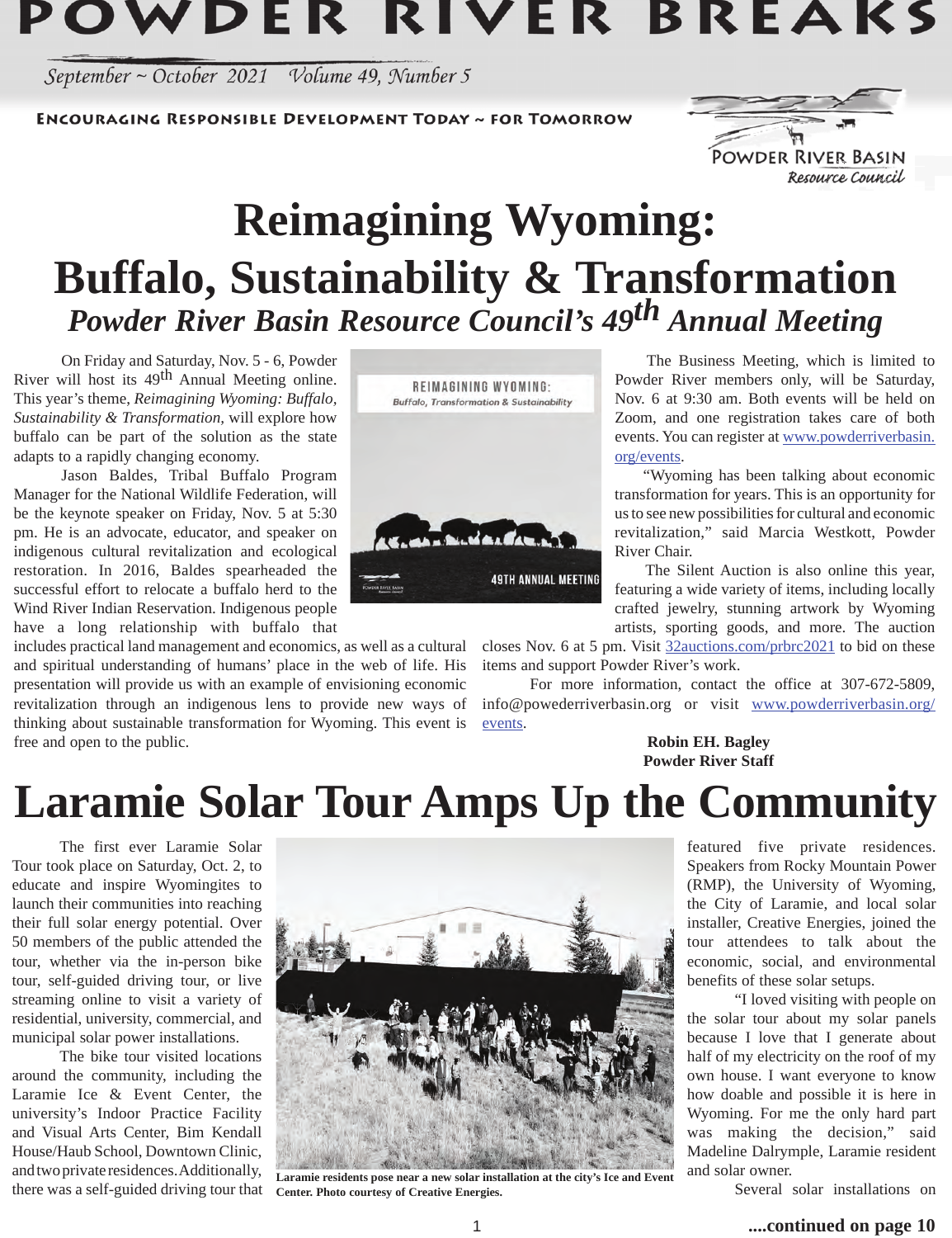**Powder River Basin Resource Council (Powder River**) is a grass-roots organization of individuals and affiliate groups dedicated to good stewardship of Wyoming's natural resources. Powder River was formed in 1973 and stands for the preservation and enrichment of our agricultural heritage and rural lifestyle; the conservation of Wyoming's unique land, minerals, water and clean air consistent with responsible use of these resources to sustain the livelihood of present and future generations; and the education and empowerment of Wyoming's citizens to raise a coherent voice in the decisions that will impact Wyoming residents' environment and lifestyle.

**Powder River is** a member of the Western Organization of Resource Councils (WORC). WORC member groups are Dakota Resource Council, Dakota Rural Action, Idaho Organization of Resource Councils, Northern Plains Resource Council, Oregon Rural Action, Western Colorado Congress, Western Native Voice and Powder River Basin Resource Council.

**The services** provided by Powder River include public education, community organizing and lobbying as permitted on behalf of its membership. Powder River is a non-profit, 501 (c)(3) tax-exempt organization.

**Membership dues:** \$30 for individuals, \$50 for families and \$20 for students and senior citizens. Powder River is dependent on contributions for its work; contributions, large and small, are welcomed.

#### **Active Affiliate Organizations**

• Alliance for Renewable Energy (ARE)

- Clark Resource Council (CRC)
- Cheyenne Area Landowners Coalition (CALC)
- Pavillion Area Concerned Citizens (PACC)
- Sheridan Area Resource Council (SARC)

 **Board of Directors**

|                                                      | Vice ChairJoyce Evans |  |  |  |
|------------------------------------------------------|-----------------------|--|--|--|
|                                                      |                       |  |  |  |
|                                                      | TreasurerCissy Dillon |  |  |  |
| Wayne Lax, David Romtvedt, Shiva Polefka, Gillian    |                       |  |  |  |
| Malone, Liza Cuthbert-Millett, Lynne Huskinson & Bob |                       |  |  |  |
| LeResche                                             |                       |  |  |  |

**Staff** 

Executive Director- Alyssa Wechsler Duba Executive Administrator-Stephanie Avey Staff Attorney-Shannon Anderson Communication/Dev. Dir-Robin EH. Bagley Organizers- Pennie Vance, Sheridan, Monika Leininger, Lottie Mitchell, Lander and Michele Irwin, Green River.

#### **Powder River Offices:**

**Main Office:** 934 North Main St Sheridan WY 82801 Ph: (307)-672-5809 Fax: (307) 672-5800 Email: info@powderriverbasin.org Web: powderriverbasin.org

**Lander Office:** 153 N. 4th Street Lander WY 82520 Ph: (307)-286-5531 (Monika) Ph: (307)-399-3247 (Alyssa)

**Powder River Breaks** Editor: Robin EH. Bagley Layout: Stephanie Avey Photos by Powder River staff and members.



### **Message from the Chair**

Dear Powder River Members and Friends,

 The golden warmth of fall has finally let go its hold on our imagination. It was the most brilliant autumn I can remember in years. Red, yellow, orange don't begin to capture this year's palate. Once the smokey fires were dampened and the sky blazed blue again, the aspen, maple, ash, and cottonwood burst into an array of colors good enough to eat: butterscotch, lemon, blood orange, garnet sweet potato, saffron, ranch egg yolk, black cherry, Colorado peach, and salted caramel. It was a visual feast just to walk up the path near my home to Kendrick

Mansion to gaze down on the multi-hued buffet that was Sheridan, Wyoming.

 We bid a teary-eyed good-bye to another beloved Powder River board member on an early September afternoon in Kearney Hall near Story. Stacy Page packed a lot into her 68 years. You can read about that full and vibrant life in her obituary in this issue. What you may not know, and what so many of us experienced in her presence, is how fully and completely she embraced it all, the joys and triumphs as well as the challenges and sorrows. After learning her cancer was terminal, Stacy said, "Instead of 'Why me?' I thought, 'Well, why not me?'" In excelling in so many ways yet seeing herself as no one special, Stacy was, indeed, special to those who knew her. She fiercely loved and defended the natural world, and she and her husband Roger continued to be generous, long-time supporters of Powder River. Frail but undaunted and upbeat, Stacy attended her last board meeting in Buffalo on July 23, just three weeks before she died at home.

 I was thinking of Stacy at our September board meeting (this one, via Zoom, thanks to Covid's resurgence), as we discussed a draft of a resolution to be considered at our annual business meeting in November (also to occur remotely). What we grappled with wasn't the idea informing the resolution but the language itself. Within the traditional, rather dry format of "whereases" and "be it resolved" was tucked away the tiny word "love." I don't think we ever used the word "love" in a draft of a resolution before, but there it was, bold and unadorned. After much discussion, we were unanimous in deciding to keep it, declaring our "love and respect for the natural world and the beings that inhabit that world."

I don't know if that language will remain in the final draft of the resolution, because it requires approval by voting members who are present at the annual business meeting. If you are a member and have strong feelings about this language, you might want to show up to vote on-line on November 6. Personally, I hope it does remain. As I see it, that statement defines the very core of Powder River. We do our work based on love. If we oppose an industry's practices which harm the natural world and its inhabitants, we do so resolutely out of the love of that world and its inhabitants, not out of some predetermined hatred of that industry. This distinction may seem subtle, but it is profound. In the present age when we are encouraged to ground our identities in opposition to those whom we are told are fundamentally hateful, there is no room for connection, respect, understanding...and love. "I am who I am because I am not them," is the motto of division and despair. In contrast, loving the natural world and its inhabitants informs the ways we care for that world and fiercely defend it. It enlivens the ways we reach out to others: friends, members, and allies, as well as to those who oppose us.

 It gives me great pleasure to see the possibility of our openly embracing the language of love and respect as I end my two-year tenure as chair of this board, not only because these words have always quietly described the spirit of Powder River, but also because that language is an apt description of my fortunate privilege to have worked with Powder River's staff, its members, and fellow/sister board members, all truly remarkable... and, yes, lovable.

Gratefully,

Marcia Westhoth



**Energy Produced: 478.6 kWh Carbon Offset: 730 lbs** 

We have offset the equivalent of 8 trees in August & September 2021!



### **Did you know that Powder River has a YouTube Channel?**

You can find us by going to YouTube. com and searching PowderRiverBasinRC. All of our solar stories and our oil & gas impact videos are available to watch.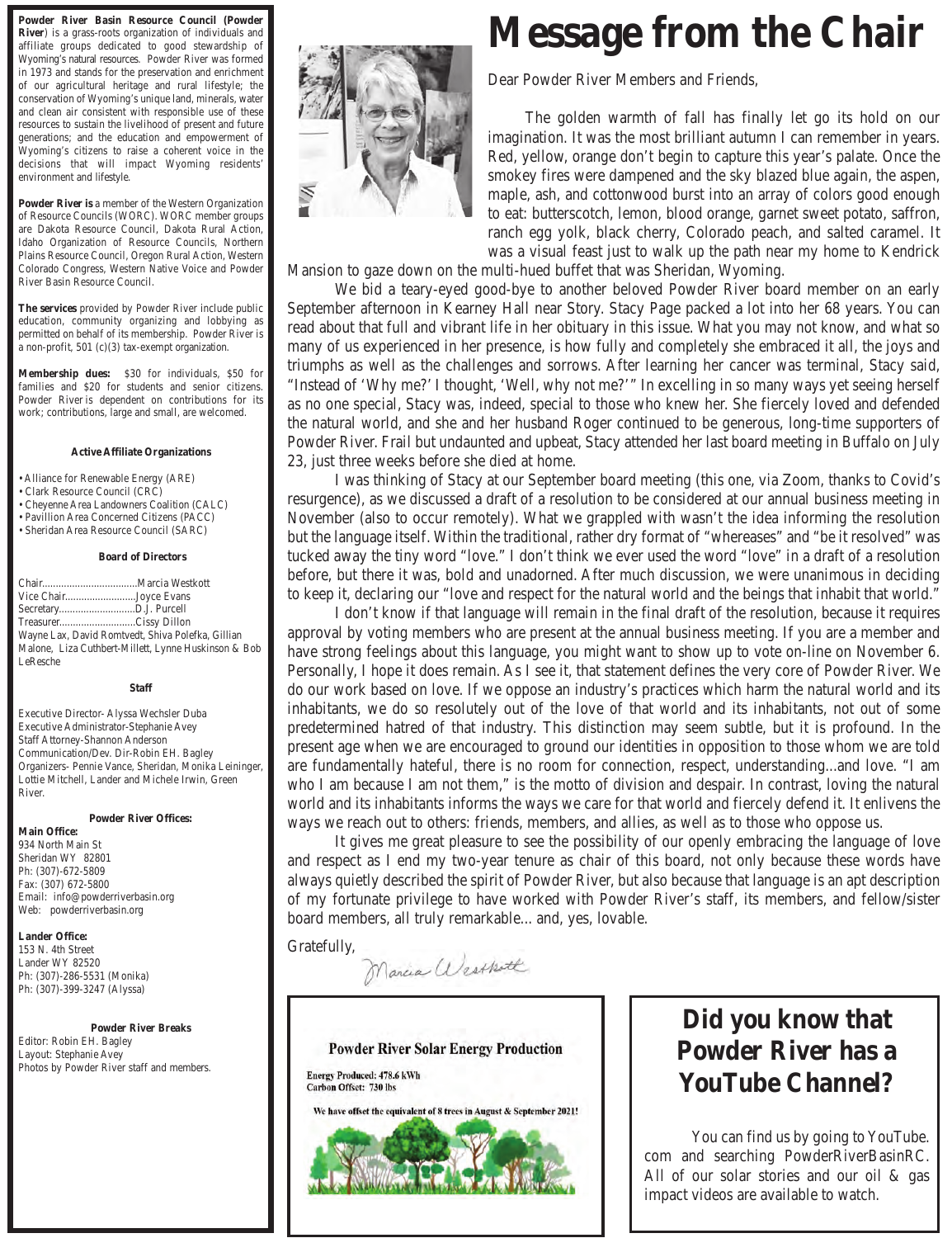# **Sheridan Area Hemp Operation is "Real" Ag**

 Hundreds of independent, small ag businesses are popping up across Wyoming, filling the state's dire need for a more diversified economy. Because traditional cattle ranching tends to be a low-profit, high-risk endeavor, many ranchers also rely on outside jobs and small adjunct businesses to survive. On-ranch custom butchering facilities, fish farms, vegetable cash crops, hemp farms, and other value-added businesses are the new face of ranching.

 I recently paid a visit to one of those enterprises, owned and operated by Powder River member Mona Mitzel near Leiter, along the banks of Clear Creek. Here, Mona's son raises cattle, and Mona, with help from her husband Steve, raises hemp to extract its CBD

oils which are mixed with carrier ingredients to become salves and tinctures. I knew from the minute that Mona jumped off her dusty 4-wheeler and greeted me with a hearty handshake, that I was in for a great morning.

 Massive cottonwood trees tower over Mona's outdoor hemp plot and her three hoop houses (passive solar greenhouses where plants grow directly in the soil). Two cow dogs welcomed us from underneath a once-upon-a-time play house, now hemp storage shed, surrounded by farm machinery, outbuildings, and assorted farming paraphernalia.

Everything from the patched hoop houses laden with hemp plants to the homemade hemp harvesting table and re-purposed chicken coop reflect the confidence, flexibility, and innovative spunk needed to be a successful startup enterprise.

 Like other crops, hemp is susceptible to drought, pests, and weeds, problems Mona approaches with regenerative ag principles as much as she can. She interspersed Japanese millet and Austrian winter peas throughout her hemp plants to conquer weeds. Where the millet



and peas grew, only a few inch-high Canadian thistles barely survived this root chokehold.

Growing hemp and using the extracted oils to develop products is a business with many other unique challenges. Food and Drug Administration (FDA) regulations prohibit Mona from labeling her products as a treatment. She must list what's in the products but legally cannot list the benefits. Mona just shrugs and says that her best promotion is her customers' word of mouth when they share their personal experiences such as help with headaches, joint pain, anxiety, and sleep problems.

 Determining maximum plant potency is another critical factor in growing extracts. Potency dictates when high quality plant extracts can be harvested. For example, roses or marigolds are harvested just before the pollinators arrive. Basil and mint before flowers appear. Cottonwood buds before they burst into silky fluff. Failure to choose the optimum time results in a weak essence and inferior product.



 For Mona's hemp crop, the stakes are much higher. Harvesting in a state-mandated 15-day harvesting and testing window when the THC level is 0.3% or less, is critical. THC is the chemical component of hemp which can cause a psychoactive response at high levels. All harvests are tested by the Wyoming Department of Agriculture (WDA), and a test result over the

**....continued on page 10**

### **Picnic on the Pathway a Success**

 This year's Picnic on the Pathway event on Aug. 12 was a fun-filled success. Powder River, the Sheridan Community Land Trust, North Main Association, Science Kids and the Sheridan Food Forest support team worked together to host an afternoon of scienceoriented family activities. The Land Trust and Science Kids showed families how to identify fish and bugs and how to test water quality







 The North Main Association, Powder River, and Food Forest volunteers led a forager hunt in the Food Forest where family members worked together on a treasure hunt to harvest a list of the plants growing in the forest. The kids eagerly accepted a tiny bee pin earned by participating in the hunt. Sandwiches, chips and drinks were provided to everyone with funding support from Albertsons. Please thank them for their

generosity next time you're in the store! We look forward to another Picnic on the Pathway in August 2022, tentatively again located at the Food Forest and nearby Goose Creek.

> **Pennie Vance Powder River Staff**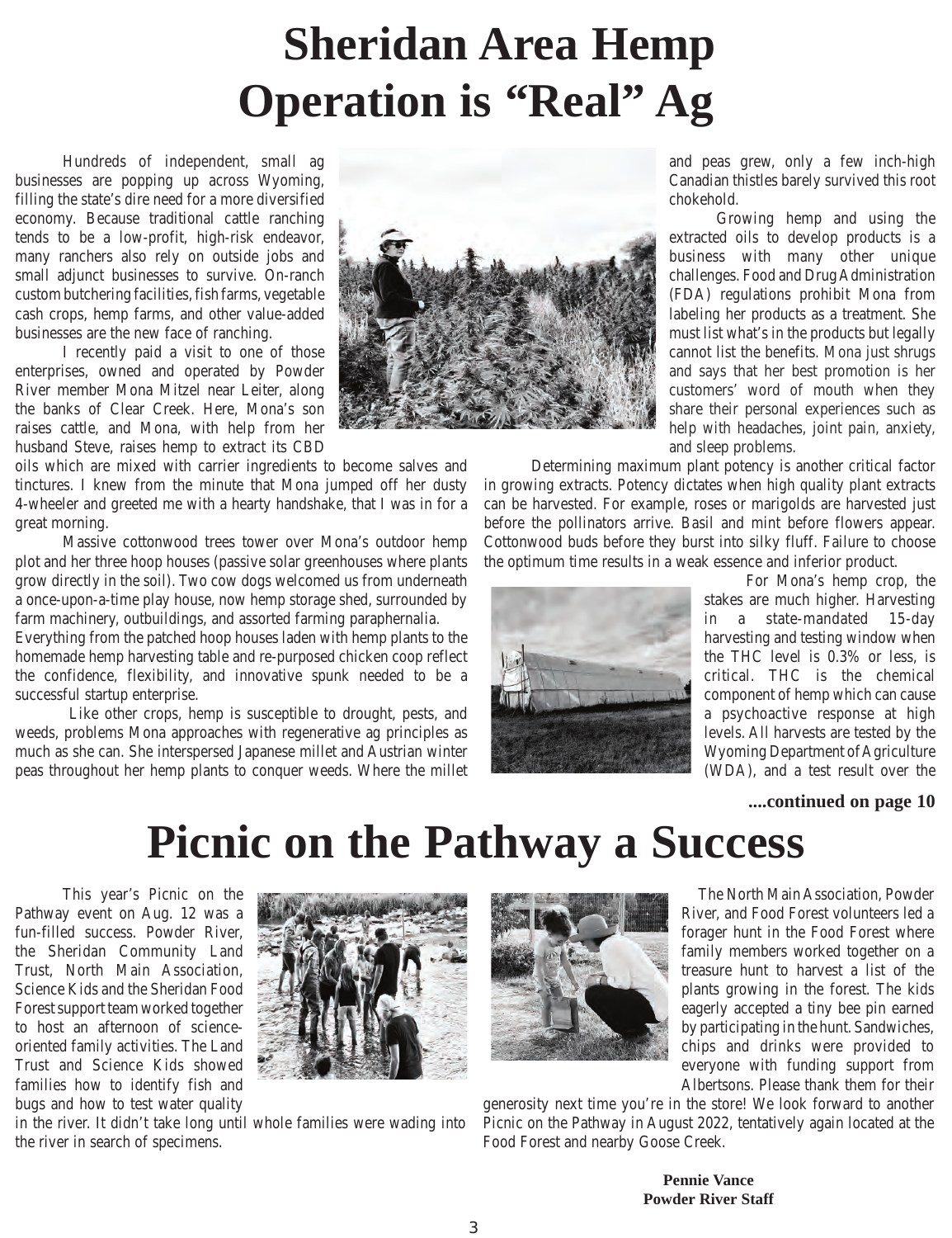# **Carbon Capture Mandates Are Short-Sighted and Hurt Wyoming Ratepayers**

 In a state known for its strong winds, Wyoming's elected officials sure don't seem to have learned how to gauge how hard or which direction the winds are blowing. At least where energy markets are concerned, they would rather bury their heads in the coal than see that the nation is rapidly moving away from the expensive and highly polluting coal-powered electricity currently produced in Wyoming, towards lower cost clean renewable energy. Bucking these winds is short-sighted, leading Wyoming to miss out on the opportunity to diversify its economy and stay relevant as an energy producer, and it will cost Wyoming electricity ratepayers – us – a lot of money.

 As utilities try to replace outdated and expensive Wyoming coal units with the renewable energy that our neighboring states want, our elected officials keep trying to force them to keep coal plants open. In 2019, Wyoming passed Senate File 159, which requires public utilities planning to retire old and uneconomical coal units in Wyoming to first to attempt to sell them. If this sounds like government interference in the private sector, it is. But in 2020, this government overreach got worse when the legislature passed House Bill 200, Governor Gordon's plan to create the nation's first (and only) "coal standard." This law forces electric utilities to add expensive and unproven carbon capture technologies onto already uneconomical coal before they can recover the costs of any investments in renewables.

 Carbon capture technology is extremely expensive, and it has failed miserably at the two power plants in North America where it has been tested. At Texas's Petra Nova plant the carbon capture operations required so much energy that NRG Energy built an entirely separate natural gas power plant—the emissions of which were not offset by the Petra Nova technology—just to power the scrubber, and then the plant was shut down in 2020 as it proved to be uneconomical and unreliable. And at the Boundary Dam Power Station in Saskatchewan, adding carbon capture to only one of the generators cost over \$1.5 billion, and it still failed to remain reliable or to meet its carbon capture goals.

 Rocky Mountain Power, the largest utility serving Wyoming, modeled carbon capture at all of Wyoming's coal units in their 2021 biannual Integrated Resource Plan but didn't select it as the best option as it failed to meet their mandate of providing electricity at the lowest cost and least risk. In fact, they found that reasonable capital costs for carbon capture would need to come down at least 33%, or revenue for captured carbon dioxide would need to increase by at least 84%, to achieve break-even economics.

 To encourage utilities to keep coal plants open and to experiment with expensive carbon capture, HB 200 allows utilities to recover the costs of carbon capture investments by adding these costs to the rates Wyoming customers pay for their electricity. To further sweeten the deal, the legislature has said utilities can seek an even higher rate of return than normal on these investments, and that utilities don't need to share any profits from the sale of captured carbon dioxide with their customers. The bill explicitly says those profits, along with profits from the higher rate of return on equity, can go to the utility's shareholders.

 Of course, since other states don't want overly expensive coal energy, they won't allow utilities to add these costs to the rate base for their state's customers. This means that Wyoming ratepayers get stuck paying the entire bill, and we could see our electricity rates skyrocket in a misguided attempt to keep coal alive.

 The good news is that Wyoming has some of the best renewable energy resources in the United States, including that same wind our legislators and Governor are trying to buck. Renewables, such as wind and solar, are on average five times cheaper than coal-fired power plant retrofits. While renewables can't replace the lost coal revenues, they give us a leg up in launching a diversified economy and can save ratepayers money.

 Thankfully, Wyoming's Public Service Commission has produced draft rules that say that utility companies can avoid installing carbon capture technology if they can prove it is not economically feasible. The PSC is accepting comments on their rules now, making this an excellent time for ratepayers across Wyoming to speak up about what energy future and electricity prices they want to see.

 I urge you to submit written comments to the PSC in support of affordable electricity, and specifically, their rule that requires utility companies to evaluate the economic and technical feasibility of carbon capture before they pass those costs on to ratepayers. You can email your comments to wpsc\_comments@wyo.gov by Friday, October 22. Our future demands your action.

#### **Greg Findley Lander**

*Greg Findley is a small business owner who is concerned about the future of Wyoming's economy and energy mix. He lives in Lander with function function function function future of with the lives in Lander with the lives in Lander with an interview lander with the lives in Lander with*  $\frac{1}{2}$ *his wife, two kids, and their overly loved yellow lab.* 

*Editor's Note: This was originally published by WyoFile on Oct. 19, 2021. WyoFile is an independent nonprofit news organization focused on Wyoming people, places and policy, www.wyofile.com.* 

### **Joint Taskforce to Tackle Laramie-Area Emissions**

Powder River's affiliate, Alliance for Renewable Energy (ARE), has formed a joint taskforce to tackle Laramie-area carbon emissions. This effort is a collaboration with the Laramie City Council, Albany County Board of Commissioners, the University of Wyoming operations staff, and residents of Laramie to foster discussion and cooperation on a joint campus-city-county emissions reduction and climate action planning process. This taskforce will meet monthly with the help of a professional facilitator to identify critical collaborative projects, strategies for emissions reduction, and explore opportunities to reinvigorate the university's Climate Action Plan.

To date, out of these entities, only the City of Laramie has made commitments and taken strategic action to reduce local carbon emissions.

The Albany County Commission has yet to make any formal commitments to carbon reduction but remains interested in the conversation. In 2009, the university adopted a Climate Action Plan but later withdrew from climate commitments in 2017 amid budget cuts. This taskforce aims to align city, university, and county carbon reduction efforts with the city's existing emission tracking and reduction goals and strategies.

In the spring of 2022, the joint group will present key recommendations and strategies to university, city, and county leadership.

> **Monika Leininger Powder River Staff**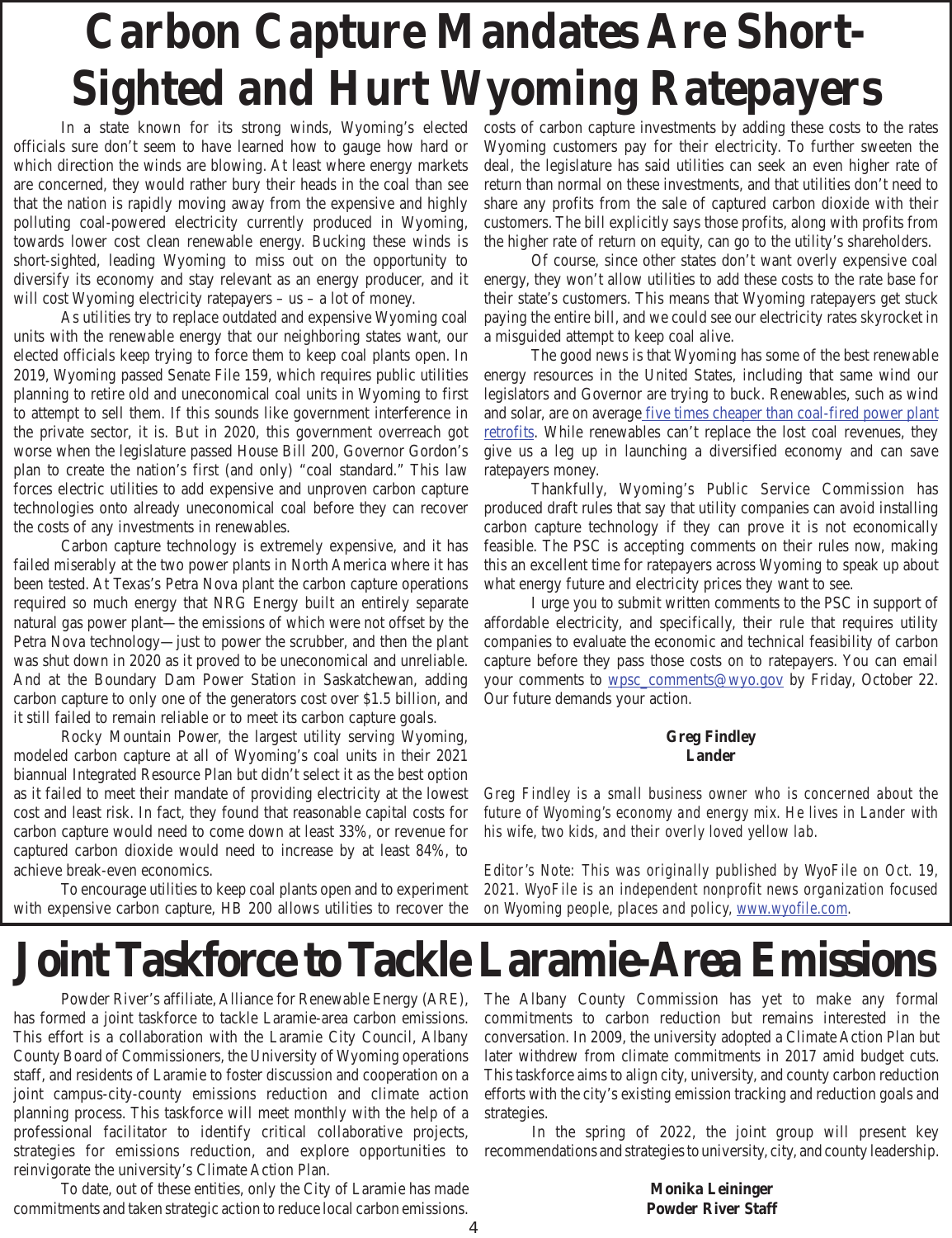# **BLM Starts Review of Federal Coal Program**

Through our members and staff, Powder River has worked hard over the years to get the Department of the Interior (DOI) to take a hard look at the federal coal program and study ways to improve it. This especially matters for Wyoming as the vast majority of our nation's coal comes from the federal reserves of the Powder River Basin. In 2016, DOI put in place a moratorium on new coal leasing and started to review the federal coal program. However, Secretary Zinke during the Trump Administration revoked the moratorium and stopped the review. Now, with new DOI leadership the review has restarted this fall. If you're

feeling a bit of whiplash, you're not alone, but we're hoping the review sticks this time around long enough to be completed.

 Powder River welcomed the news of the review restarting. Powder River Board member Bob LeResche stated:

> *"Review of the federal coal program is sorely needed and long*  public, mining states, and coal communities deserve a fair *return from federal coal. Leasing should match real market demand and minimize impacts on our air, land, water, and agriculture and to other economic activity in our states. The* federal coal program is a leading contributor to US greenhouse gas emissions, but its last analysis under the National Environmental Policy Act (NEPA) was back in 1979; our knowledge of climate change has grown exponentially since *then, and the updated science must be incorporated into the* program. We urge Interior to fully review and update the agency's coal leasing policies, regulations, and planning documents in light of our national commitment to combat documents of our *documents in different to compare the change protect water air wildlife and other natural climate change, protect water, air, wildlife and other natural*

"As the coal market continues its decline, the American public, mining states, and coal communities deserve a fair return from federal coal. Leasing should match real market demand and minimize impacts on our air, land, water, and agriculture and to other economic activity in our states."

– Bob LeResche

*resources, support coal communities the a fair return to American public – the owners of the federal coal resource.*"

The review kicked off with a public comment period where organizations and individuals from across the country provided recommendations to DOI. Many of our members submitted their own comments, and Powder River worked with our sister organizations in the Western Organization of Resource Councils network, Natural Resources Defense Council, and The Wilderness Society to submit a detailed set of recommendations grounded in a

comprehensive review of scientific literature and other information detailing the impacts and problems of federal coal development.

 Our recommendations to DOI included moving forward with a revision of 43 CFR Part 3400 (the federal coal program) and developing a new set of rules, guidance documents, and other management criteria by which leasing and mining of federal coal resources is judged under the public interest mandates of federal law, including protection of land, water, air, wildlife, and global climate resources; considering policy options that help to plan and manage the decline of federal coal leasing and development in an orderly, structured way that provides time, space, and opportunity for a just and equitable transition for workers, communities, and coal-dependent state economies, and ending subsidies on federal coal production by implementing new fiscal policies, such as increasing royalty and rental rates, as well as discontinuing royalty rate reductions.

 We now anxiously await the next steps in DOI's review, and we look forward to the department's implementation of the important reforms we have long advocated for.

> **Shannon Anderson Powder River Staff**

## **Self-Bonding for Coal is in the Past**

 Now for some really good news! Public documents from the Wyoming Department of Environmental Quality (DEQ) show that no coal mines in Wyoming are using self-bonding to guarantee reclamation costs. You heard that right – no coal mines are self-bonded.

 Our staff regularly requests a table of the bonding status of coal mines from the DEQ, and we knew this day would come following some key bond replacements over the past year at the last few mines that were still eligible for self-bonding

(bonds without the backing of a third party insurance company or cash or property collateral pledged to the DEQ).



This is a big change from the \$2 billion in mine reclamation costs that were covered only with self-bonds only a few years ago when a majority of coal companies in the state were in bankruptcy proceedings. Through the bankruptcy proceedings, our advocacy work, coupled with the legal work of the Department of the Interior, resulted in the replacement of self-bonds for the biggest coal mines. After the bankruptcies, we supported new DEQ rules that changed the eligibility criteria for self-bonding and limited the practice going forward.

Other operators have now voluntarily replaced their self-bonds, and Wyoming's coal mines are self-bond free.

> **Shannon Anderson Powder River Staff**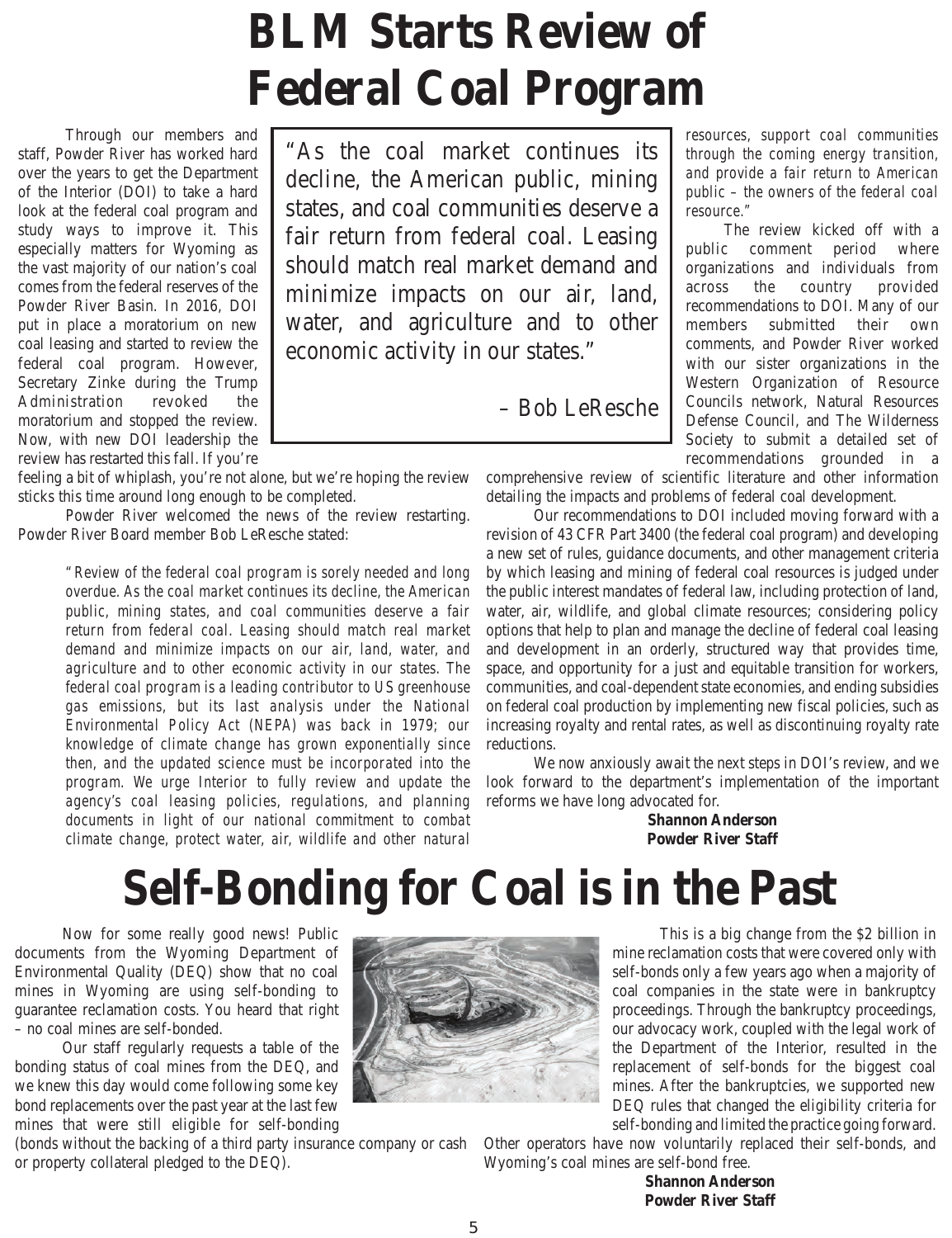## **Look Before You Leap on Nuclear**

The Cowboy State is weighing plans to host a multi-billion dollar "demonstration" nuclear power plant—TerraPower's Natrium reactor. The long history of similar nuclear reactors, dating back to 1951, indicates that Wyoming is likely to be left with a nuclear lemon on its hands.

 The Natrium reactor design, which uses molten sodium as a coolant (water is used in most existing commercial nuclear reactors), is likely to be problematic. Sodium reacts violently with water and burns if exposed to air, a serious vulnerability. A sodium fire, within a few months of the reactor starting to generate power, led to Japan's Monju demonstration reactor being shut down.

 At 1,200 megawatts, the French Superphénix was the largest sodium-cooled reactor, designed to demonstrate commercial feasibility. Plagued by operational problems, including a major sodium leak, it was shut down in 1998 after 14 years, having operated at an average capacity of under seven percent compared to the 80 to 90 percent required for commercial operation. Other sodium-cooled reactors have also experienced leaks, which are very difficult to prevent because of chemical interactions between sodium and the stainless steel used in various reactor components. Finally, sodium, being opaque, makes reactor maintenance and repairs notoriously difficult.

 Sodium-cooled reactors can experience rapid and hard-tocontrol power surges. Under severe conditions, a runaway chain reaction can even result in an explosion. Such a runaway reaction was the central cause of the 1986 Chernobyl reactor explosion, though that was a reactor of a different design. Following Chernobyl, Germany's Kalkar sodium-cooled reactor, about the same size as the proposed Natrium, was abandoned without ever being commissioned, though it was complete.

 All these technical and safety challenges naturally drive up the costs of sodium-cooled reactors, making them significantly more expensive than conventional nuclear reactors. More than \$100 billion, in today's dollars, has been spent worldwide in the attempt to commercialize essentially this design and associated technologies, to no avail.

 The Natrium design, being even more expensive than presentday reactors, will therefore be more expensive than practically every other form of electricity generation. The Wall Street firm, Lazard, estimates that electricity from new nuclear plants is several times more than the costs at utility-scale solar and wind power plants. Further, the difference has been increasing.

 To this bleak picture, TerraPower has added another economically problematic feature: molten salt storage to allow its electric output to vary. TerraPower hopes this feature will help it integrate better into an electricity grid that has more variable electricity sources, notably wind and solar.

 Molten salt storage would be novel in a nuclear reactor, but it is used in concentrating solar power projects, where it can cost an additional \$2,000 per kilowatt of capacity. At that rate, it could add a billion dollars to the Natrium project.

 This host of factors makes it reasonably certain that the Natrium will not be economically competitive. In other words, even if has no technical problems, it will be an economic lemon.

 To top it all off, the proposed Wyoming TerraPower demonstration project depends on government funds. Last year, the Department of Energy awarded TerraPower \$80 million in initial taxpayer funding; this may increase \$1.6 billion over seven years, "subject to the availability of future appropriations" and TerraPower coming up with matching funds.

 Despite government support, private capital has recently abandoned a more traditional project, the mPower small modular reactor, resulting in its termination in 2017. And it was Congress that refused to appropriate more money for the sodium-cooled reactor proposed for Clinch River, Tennessee when its costs skyrocketed, thereby ending the project in 1983.

 A much harder look at the facts is in order, lest Wyoming add to the total of many cancelled nuclear projects and abandoned construction sites. Of course, the Natrium lemon might be made into lemonade by converting it to an amusement park if it is never switched on, like the Kalkar reactor, now refashioned into Wunderland Kalkar, an amusement park in Germany, near the border with the Netherlands. For energy, the state might look to its natural heritage – its wind power potential is greater than the combined generation of all 94 operating U.S. nuclear reactors put together, which are on average, about three times the size of Natrium.

#### **Arjun Makhijani and M.V. Ramana**

*M. V. Ramana is Professor and Simons Chair in Disarmament, Global and Human Security and the Director of the Liu Institute for Global Issues at the School of Public Policy and Global Affairs, University of British Columbia. Dr. Ramana holds a Ph.D. in Physics from Boston University and is the author of The Power of Promise: Examining Nuclear Energy in India.*

*Arjun Makhijani, President of the Institute for Energy and Environmental Research, holds a Ph.D. in engineering (nuclear fusion) from the University of California at Berkeley. He has produced many studies and articles on nuclear fuel cycle and renewable energy issues over the past forty years, including Prosperous, Renewable Maryland: Roadmap for a Healthy, Economical and Equitable Energy Future, which lays out a pathway to an electricity system based completely on renewable energy, without any use of fossil fuels or nuclear power.*

*Editor's Note: Reprinted from the Oct. 17, 2021 edition of the Casper Star-Tribune.* 

### **Donate a Car to Powder River**



 Powder River staff members travel around Wyoming, and we put a lot of miles on our cars. We keep them well-maintained as we want the staff to travel safely. However, the vehicles do eventually wear out. In the past we have been lucky enough to have members donate cars in good condition, which is a wonderful gift for Powder River.

 If you have a reliable, dependable car that you would like to donate, please contact the office at 307-672-5809. Thanks to all of our members for their continued support!

#### **Powder River Staff**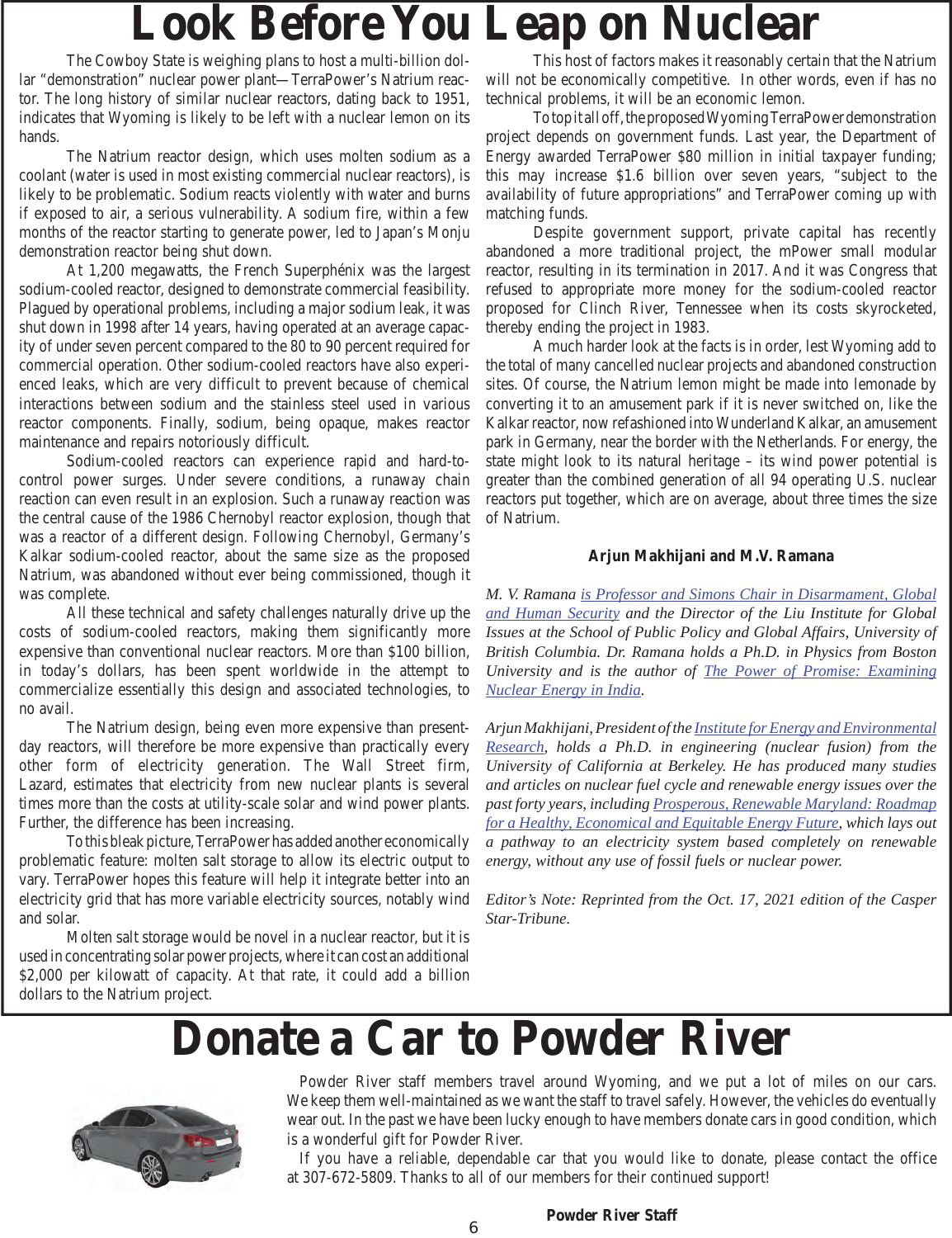# **National Coal Council Under Intense Scrutiny**

In September, a letter from members of the Western Organization of Resource Councils (WORC) detailed a highly inappropriate relationship between the National Coal Council (NCC), a federal advisory committee, and its corporate alter ego, National Coal Council, Inc. WORC urged Secretary of Energy, Jennifer Granholm to scrutinize and restructure or terminate the NCC.

 The NCC is chartered under the Federal Advisory Committee Act (FACA), which exists to facilitate the collection by federal agencies of advice and research from third parties that is relevant, objective and open to the public, are fairly balanced, and comply with reasonable cost controls. WORC's letter describes how the NCC includes no perspectives from individuals or organizations working to address the negative impacts of coal extraction, and there are no clear lines of separation between NCC and NCC, Inc. The industry association blatantly funds and influences the work of the NCC, resulting in biased information to the Department of Energy (DOE) on behalf of the coal industry.

 "The Department of Energy needs to end the National Coal Council's unethical influence over national energy policy. The industry representatives who make up the council operate without public scrutiny and push an agenda that lines their own pockets. It's time to expose this shadowy practice and show the American public the full extent of the Council's efforts to prolong schemes to prop up the coal industry at everyone else's expense, including electricity ratepayers, coal mine neighbors, landowners, and ranchers who live with the impact of coal mining," said Bob LeResche, Powder River and WORC Board Member from Clearmont, Wyoming.

 "The National Coal Council barely even pretends it is anything more than a corporate lobbying group. The council abuses the credibility of the federal government and misuses tax dollars to further corporate interests," said Mark Fix, a member and past chair of Northern Plains Resource Council who ranches in eastern Montana's coal country. "At a minimum, the council should be disbanded and reformed. However, the blatant corruption goes so deep, I'm not sure this specific entity could earn credibility no matter the reforms or restructuring."

 Under the Trump Administration's "Energy Dominance" agenda, the NCC's focus shifted to advocate for the increased use and financial support of coal. Specific examples from this time described in WORC's letter include:

- - NCC events, often including dinner, drinks, and social time, are funded by the coal industry, and that this funding blatantly influences the work of the NCC. For example, at one recent NCC meeting, the federal advisory committee received a presentation on NCC, Inc.'s financing, in which the speaker lauded the approval of new appointments by the DOE Secretary to the NCC because they would generate additional revenue for NCC, Inc.
- $\bullet$  The Council appears to believe that it has a single-focus policy mission of propping up the coal industry. One NCC speaker put it best when he said, "the single most important priority for the committee" is to "preserve and rejuvenate the existing coal fleet."
- $\bullet$  In another instance, the Chairman of an NCC subcommittee admitted that while the NCC seeks to give the DOE the advice it seeks, the NCC has a parallel goal of, "at the same time, serving our own strategic objectives."
- $\bullet$  NCC speakers exhibit pro-coal biases, with occasional open bashing of counter perspectives coming from the conservation community or those with differing political views. For instance, a speaker at a NCC event in 2018 remarked, "[I]magine where we would be if we were a year and three months into the Hillary Clinton Administration."
- - In an almost comical example of the pro-coal sentiment of the NCC, the Director of the National Energy Technology Laboratory at the time, Grace Bochenek, led NCC meeting attendees in a "COAL" cheer.

#### **Western Organization of Resource Councils**

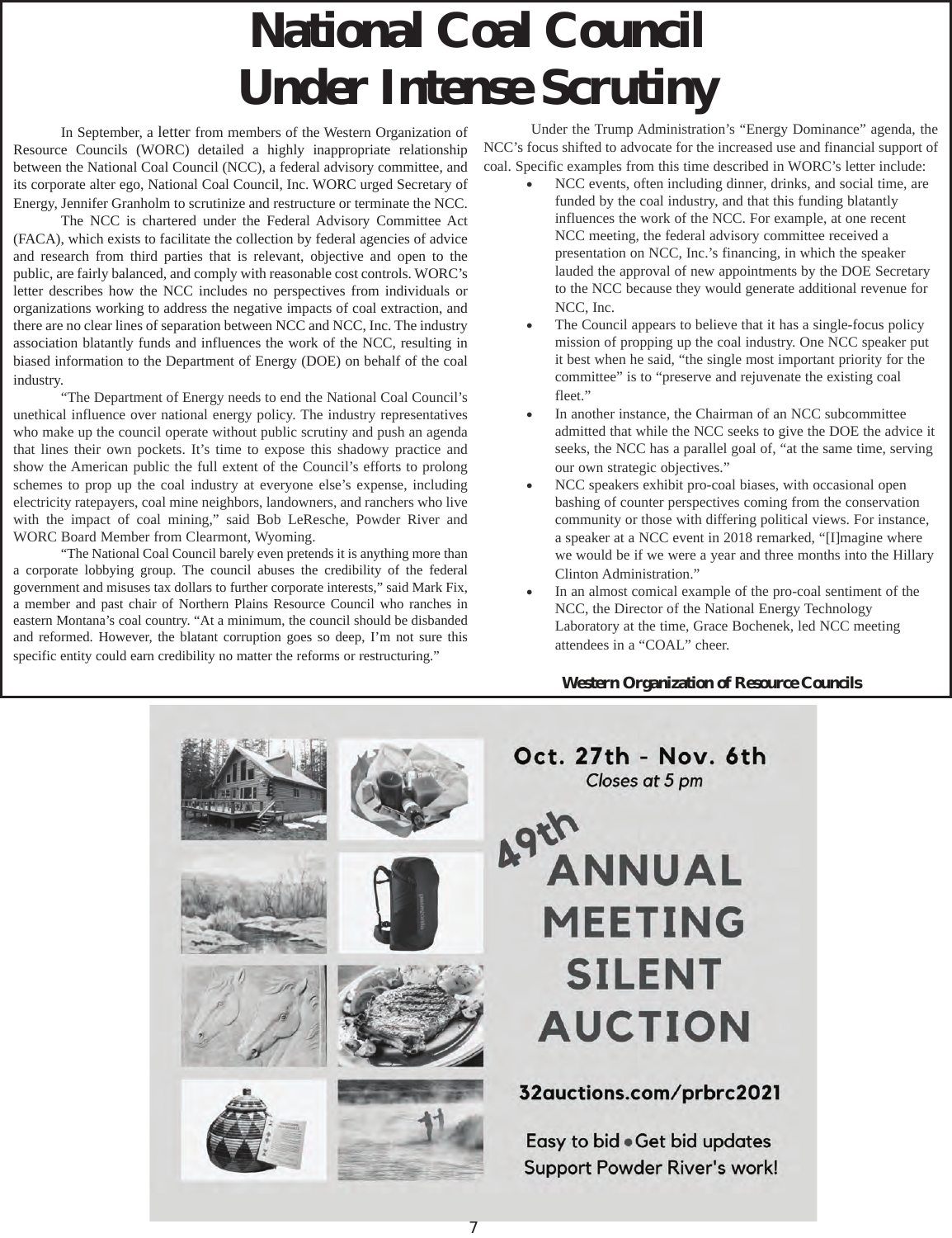

## **Powder River Kicks Off Rancher-to-Rancher Group**

 The first meeting of the Powder River Regenerative Rancher-to-Rancher group was held via Zoom on Sept. 21. Abbey Bruski from the regenerative ranching support group in eastern Montana joined us to share a motivating talk on how their ranchers came together. They've grown into a strong group which meets monthly for a shared meal, usually with a speaker, plus ample time to talk with one another about their experiences with regenerative ag. Members in the Powder River group enjoyed Abbey's enthusiasm and the opportunity to share their personal stories with one another.

 Ranchers across the country are forming similar support groups to share stories of challenge and success in transitioning from conventional ag practices to regenerative ag practices which center

around the importance of restoring soil health to optimize long-term ranch productivity. Although a rapidly growing movement, many ranchers are reluctant to change how they've always operated. This has resulted in regen ranchers finding themselves isolated in their own neighborhoods. These rancher-to-rancher groups help provide the kind of supportive community that's always been a part of ranching.

 A second Zoom gathering of the Powder River group is scheduled for late October. For more information about joining the group, please contact organizer Pennie Vance at penniev@ powderriverbasin.org.

> **Pennie Vance Powder River Staff**

### **White House Releases New NEPA Rules**

 The first 10 months of the Biden Administration has been marked with proposals to undo regulatory changes made by the Trump Administration. Perhaps at the top of that list are the Council on Environmental Quality's (CEQ) rules to implement the National Environmental Policy Act (NEPA). NEPA was enacted to require agencies to essentially look before they leap - to study the environmental, public health, and economic consequences of a decision and to consider alternatives that will reduce those impacts. While NEPA does not mandate a result, it is the process that matters, especially as a mechanism to allow those most impacted by an agency decision to weigh in and comment. Since NEPA touches virtually all federal agency decisions, the CEQ's rules have tremendous consequence for environmental review of permits, government funding of projects, and how the public can have a say in the process.

 In 2020, the Trump Administration CEQ made a number of fundamental and troubling changes to the NEPA rules, which previous to those changes had not been significantly altered since their adoption in 1978. Under the 2020 NEPA rules, government agencies can ignore the landscape-scale or global impacts of a project, such as climate change; public participation is reduced to the lowest legal amount, and complex environmental reviews are subject to arbitrary time and page limits. The rules also explicitly allow a project applicant, such as a company proposing to mine or drill public minerals or on tribal lands, to prepare its own environmental impact statement by removing the prohibition on hiring contractors that have conflicts of interest, such as financial ties to the applicant.



**Liza Cuthbert-Millett testifies at the NEPA hearing in Denver in 2020.**

 Luckily for the public, the Biden Administration CEQ proposed this month to undo some of those changes to require better consideration of climate change and other impacts. Notably, the proposed rules would give federal agencies the flexibility to determine the "purpose and need" of a proposed project based on a variety of factors, and to work with project proponents and communities to mitigate or avoid environmental harms by analyzing common sense alternatives. The 2020 NEPA rules limited federal agencies' ability to develop and consider alternative designs or approaches that do not fully align with the stated goals of the project's sponsor, often a private company.

 CEQ's proposal out for public comment now is the first phase of rulemaking. Over the coming months, CEQ plans on proposing a set of broader second phase changes to the NEPA regulations to help ensure full

and fair public involvement in the environmental review process; meet the nation's environmental, climate change, and environmental justice challenges; provide regulatory certainty to stakeholders and project applicants; and promote better decision-making consistent with NEPA's goals and requirements.

 Comments on CEQ's phase one rulemaking can be submitted until Nov. 22 via the www.regulations.gov website by searching for CEQ-2021-0002. More information on the rulemaking is available at www.nepa.gov

> **Shannon Anderson Powder River Staff**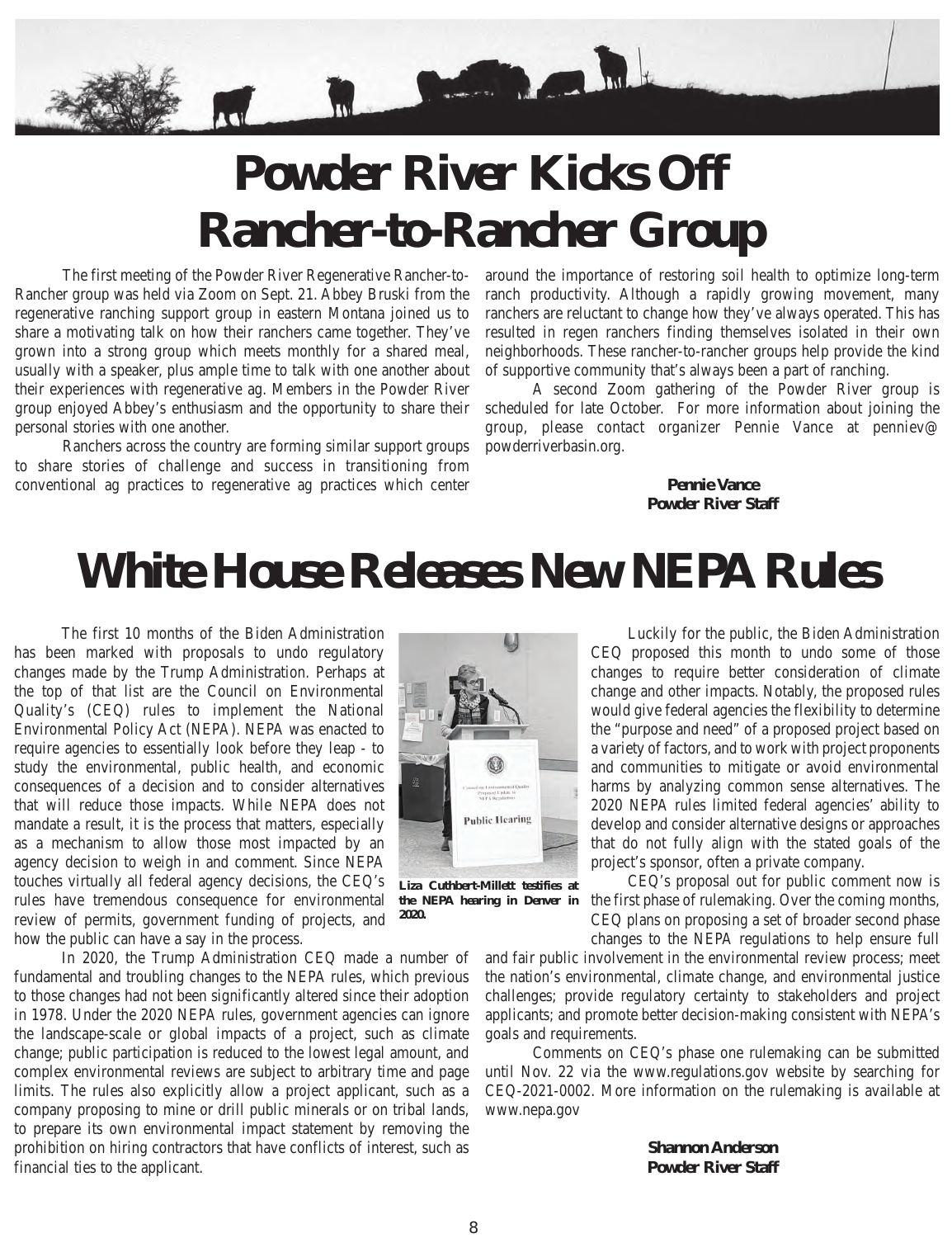## **In Memory of Margaret Stacy Page**



Stacy often joked that she was more about the destination than the journey. Mainly because, she said, she wanted to see how things turned out.

As a nearly lifelong runner and athlete, she understood that a finish gave meaning to the endeavor. And Stacy always finished the race, often in the top tier. But for all the

finishes she did experience, she'd be the first to tell you her life was an amazing journey – one that she deeply relished.

Margaret Stacy Page was born and joined her parents, Roberta and Milton Page, and her older brother Larry, on May 14, 1953, in Passaic, New Jersey. When her younger sisters Nancy and Marianne came along, Stacy was a loving big sister. When Stacy was four years old, the family moved to Lincoln, Massachusetts, where she attended elementary through high school.

Stacy's path to Sheridan can be traced directly to those East-Coast-school connections. After graduating in 1976 from the University of Massachusetts, Amherst, with a degree in Botany, she interned for a year in California. On her way home, she stopped in Sheridan to visit her childhood friend, Susan "Sukey" Farley Ross, fell in love with the area, and never left.

Mutual friends (and future brother-in-law Bud) introduced Stacy to Roger Sanders in 1977. Stacy and Roger were married in 1986. Out of the deal, Stacy got a huge, practical-joke-playing, boisterous, bird and wildflower watching, kind, supportive, and loving extended family, who welcomed her as one of their own: namely, Roger's parents Herman and Elaine Sanders and his siblings Nancy, Leland (Bud), Doris, Mike, Jim, Patrice, and Alan.

In 1995, at the age of 42, Stacy had a "health scare." After years of trying to start a family, she was totally blindsided by her pregnancy, and was mistakenly and ironically convinced she had cancer. Stacy and Roger welcomed the birth of Samuel Martin Sanders on March 22, 1996. Stacy said being a good mother was one of her proudest accomplishments. She also loved getting to know Sam's life partner, Shannon Marks, whom she considered the daughter of her heart.

Stacy worked as a superintendent at the UW Extension Farm near Wyarno, Wyoming for many years. In 1986, she decided to pursue her Master's degree in Plant Pathology, graduating in 1989 from the University of Wyoming. She soon became a Vegetation Specialist for the Wyoming DEQ. She worked for the state for 34 years, retiring in 2017.

At DEQ, Stacy was known as a fair regulator, even though regulating was a role she didn't particularly relish. What she did like was talking about plants with the reclamation specialists from the coal mines! And like plant geeks do, they all bonded over a mutual love of photosynthesizing things and remain friends today.

Stacy will be remembered as physically strong, even though she described herself as an average athlete! Starting in Junior High, Stacy played field hockey, soccer, and tennis. This is also when she began a lifelong love-affair with running. She thoroughly enjoyed all of the outdoor opportunities in Sheridan, from downhill and cross-country skiing, snow-shoeing, and ice skating to biking, hiking, and backpacking. Until illness stopped her, she worked out or ran daily with her friends Martha Swatt and Brenda Jacobs. Stacy finished the Boston Marathon in 1985—a proud moment of which she nevertheless said, "once was enough!" Along with her mentor Ronn Smith and friends

Karen Powers, Wendell Robison, and Rich Garrison, Stacy was a founder of the Big Horn Mountain Wild and Scenic Trail Run, a 100 mile distance race in the Big Horns, which she organized for many years and continued to support as an aid station volunteer.

Stacy also nurtured a lifelong love of music. Her family made sure she had piano lessons, which she, unlike so many other kids similarly coerced, actually enjoyed! When it came time for band, she dreamed of playing the trombone, like her father. But there were none available to rent, so she took up the French Horn instead. After she retired in 2017, she re-dedicated herself to the Horn, taking lessons, and playing the occasional prelude for her Sheridan Unitarian Universalist Fellowship. She and Roger supported the arts in Sheridan and throughout Wyoming, regularly attending concerts here and in Laramie when Sam was at UW. The Grand Teton Music Festival in Jackson was many times a summer highlight.

Stacy enjoyed travelling and believed that it increased her appreciation and enthusiasm of the diversity in our world. Her travels outside of the United States and North America included motor touring or bicycling in England, Wales, Scotland, France, Italy, Germany, Austria, the Czech Republic, and Australia.

Social activism was part and parcel of Stacy's being. She was involved in many social and environmental justice causes. She served on the Board of the Powder River Basin Resource Council, Wyoming Promise, and the Sheridan Arts Council. She was a member of the National Friends Service Committee (Quakers) and Sheridan Unitarian Universalist Fellowship. Stacy was a Democrat at heart, and with the assistance of friends Kris Korfanta and Barbara Chase, was able to re-register and realize her long-time dream of dying as a Democrat!

Stacy's fighting spirit allowed her to outlive the expected prognosis for her cancer (metastatic uveal melanoma), and to live well besides. During this saga, she reconnected with Janelle Gray, and they called themselves cancer buddies. On their walks they'd gripe about their diagnoses ('why me?' finally becoming 'well, why not me?') their fears, indignities, and the keto diet!

Stacy passed away on Monday, August 16, 2021, surrounded by her loving family and friends at her home in Sheridan. Stacy wanted to be remembered as a good friend and a good cook, and she will be. Until the very end, she was her lively, giving self, socializing with a steady stream of visitors to her and Roger's home. And while Stacy was beloved by many, she humbly asked us to resist holding her as an example. She wanted us to remember that she was as flawed and fallible as us all.

Stacy was preceded in death by her parents Milton and Roberta Page; brother Larry Page; brothers-in-law Mike Sanders and Hal MacDonald; nieces Andrea Page and Stephanie Sanders and nephew Ryan Martin Sanders. She is survived by her husband Roger Sanders; son Sam Sanders and Shannon Marks; sister Nancy Grimaldi and Peter: sister Marianne McKnight and Andy; in-laws Nancy Hower and Herb; Bud Sanders and Carol; Doris Sanders and Jack Wilke; Jim Sanders and Judy; Patrice Sanders; Alan Sanders and Sherry Wickum; nieces and nephews Tim and Aron Hower, Geneva Ladtkow, Dan and Ashley Sanders, Jason and Megan MacDonald, Scott Sanders and Ryan Haley, numerous grand-nieces and nephews, as well as many, many friends. She will be sorely missed.

Memorial contributions to honor Stacy may be made to: Powder River Basin Resource Council, 934 North Main Street, Sheridan, WY 82801 or the Kearney Community Hall, P.O. Box 124, Story, WY 82842.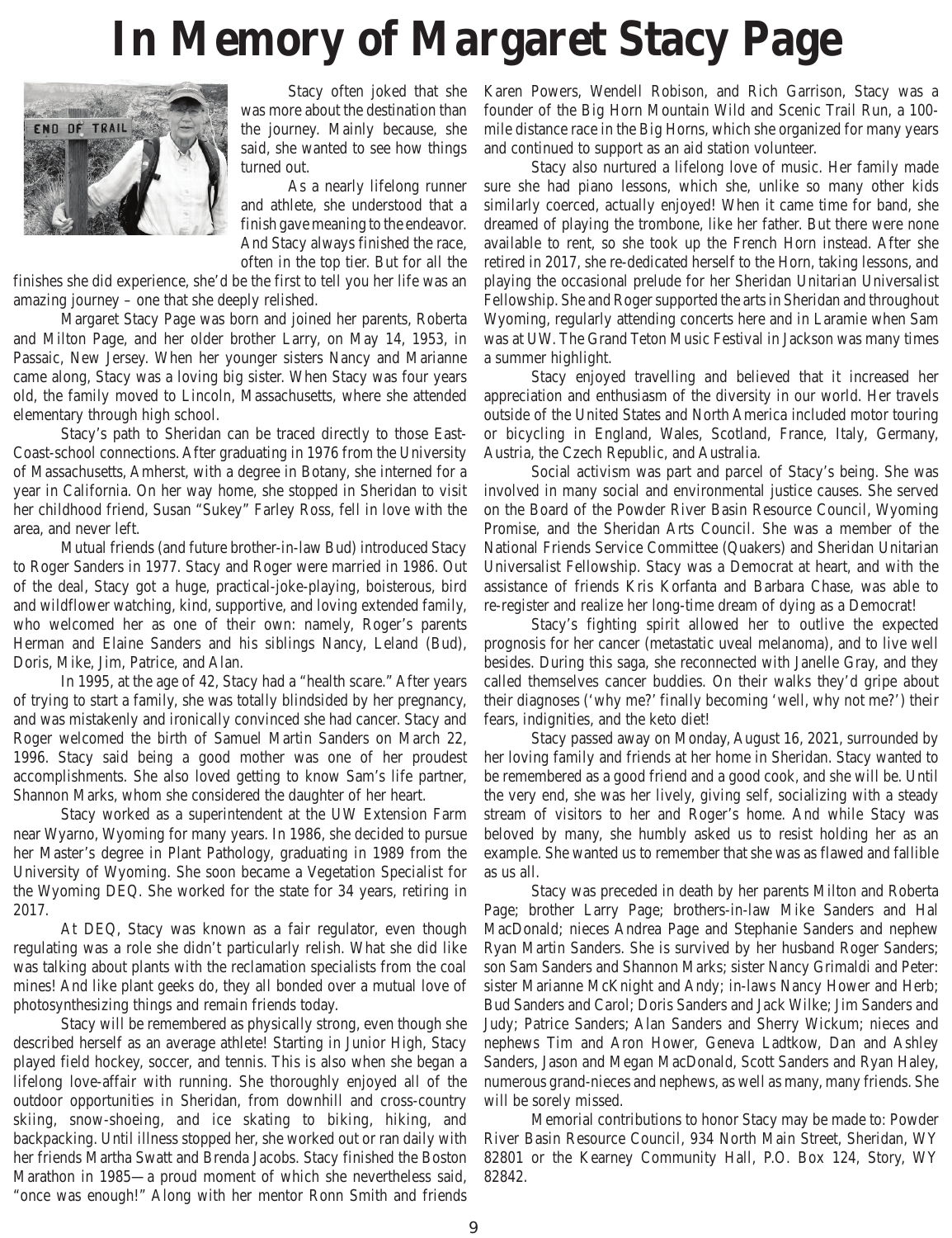## **Biden Administration to Resume Federal Oil and Gas Leasing**

On Aug. 31, the Biden Administration announced its intention to offer 459 previouslydeferred Wyoming land parcels for oil and gas leasing. This decision comes following a Louisiana judge's order that prevented the Department of the Interior (DOI) from implementing an executive order that paused lease sales pending a review of the federal oil and gas leasing program. While the DOI has appealed the Louisiana court decision, the agency is working through the details on whether and how to proceed with leasing in the



meantime. Parcels will be offered in five states in the West, but the vast majority (72%!) are in Wyoming.

While the Louisiana ruling prohibits the administration from continuing a full pause on lease sales, the BLM retains the authority to defer the leasing of parcels to address serious environmental and climate concerns covered under the National Environmental Policy Act, of which there are many. Many of the parcels for sale in Wyoming present a serious risk to sage grouse and big game habitat. Sage grouse lek counts are only 54% of what they were in 2015, when the U.S. Fish and Wildlife Service decided that listing the sage grouse as endangered was not necessary because of protections implemented by federal and state agencies, and it is essential that their habitat is preserved in order to prevent an endangered species listing.

 The potential greenhouse gas emissions from drilling on these parcels would also push the U.S. well over its carbon budget for remaining under 2°C of warming, a legally binding commitment made when President Biden rejoined the Paris Accords when he entered office. Recent studies have demonstrated that further oil and gas leasing and subsequent drilling is incompatible with this commitment. Opening

### **Laramie...Continued from page 1**

the tour were made possible through RMP's Blue Sky Grant Program, which is funded by the option for customers to pay \$1.95 per 200 kWh block per month on their electricity bill. This fund provides grants for certain solar installations in RMP's service area.

"We have about 60,000 Blue Sky contributors within Wyoming, Utah, and Idaho," said Michael Morrissey, RMP Wyoming Regional Business Manager. "We've been doing this for 20 years, and we just finished our 185<sup>th</sup> Blue Sky project here in Laramie."

### **Sheridan...Continued from page 3**



mandated limit results in an order to destroy that entire hemp harvest. Once the WDA determines the THC level is within limits, by Wyoming law Mona has only 15 days in which to get the crop fully harvested. Mona would like to see Wyoming adopt the federal regulations, which are 30 days from test to harvest.

Mona and most small business

entrepreneurs have a special tenacity that allows them to take on these kinds of challenges, but they also depend on the support of communities and our state lawmakers. These small businesses provide the diversity and flexibility to help Wyoming free itself from the ravages of our

up an additional 568,000 acres to development in Wyoming, let alone the thousands of other acres offered in other states, threatens these global commitments and warrants further environmental review.

This is especially true given that five million acres of currently leased land in Wyoming are non-producing and remain open to development. These leases could provide 67 years of future development opportunity. If these leases were all developed at rates similar to currently active leases, the U.S. would far

exceed its carbon emissions budget.

These idle leases also illustrate the emptiness of industry concerns. While industry groups have argued that the leasing sale pause has harmed development and employment in Wyoming, this is simply not the case. Enough undeveloped leases exist to allow oil and gas developers to continue production at similar rates well into the future. In addition, Wyoming's rig count has tripled since the lease sale pause went into effect in January, and the Wyoming Oil and Gas Commission has approved double the number of permits to drill as in the same time frame in 2020. It is global market dynamics, and not the availability of new leases, that determine the boom-bust cycle of the oil and gas industry.

Powder River worked with partner organizations to submit comments to the BLM advocating for a continued pause on lease sales until a full environmental and climate analysis is completed. Be on the lookout for future opportunities to submit comments to the BLM regarding leasing.

#### **Lottie Mitchell Powder River Staff**

The Laramie Solar Tour was a partnership between Sierra Club Wyoming; Powder River Basin Resource Council; Powder River's Laramie affiliate, Alliance for Renewable Energy, and the American Solar Energy Society's National Solar Tour. To view videos of the Laramie Solar Tour live stream recording, please visit Alliance for Renewable Energy's Facebook page.

#### **Monika Leininger Powder River Staff**

boom-bust cycle. As the monopolization of our food industry has shown, bigger is often not better.

 The Wyoming legislature is again considering a substantive change to the ag land tax structure that could threaten these small ag businesses. Powder River will be monitoring and reporting on this movement and will work to make sure that such changes don't inadvertently harm producers.

 I drove away from Mona's hemp farm with the same feelings I always have after visiting one of Wyoming's small ag businesses, gratitude and awe. No serious ag endeavor is a novelty to be dismissed as somehow not "real."

> **Pennie Vance Powder River Staff**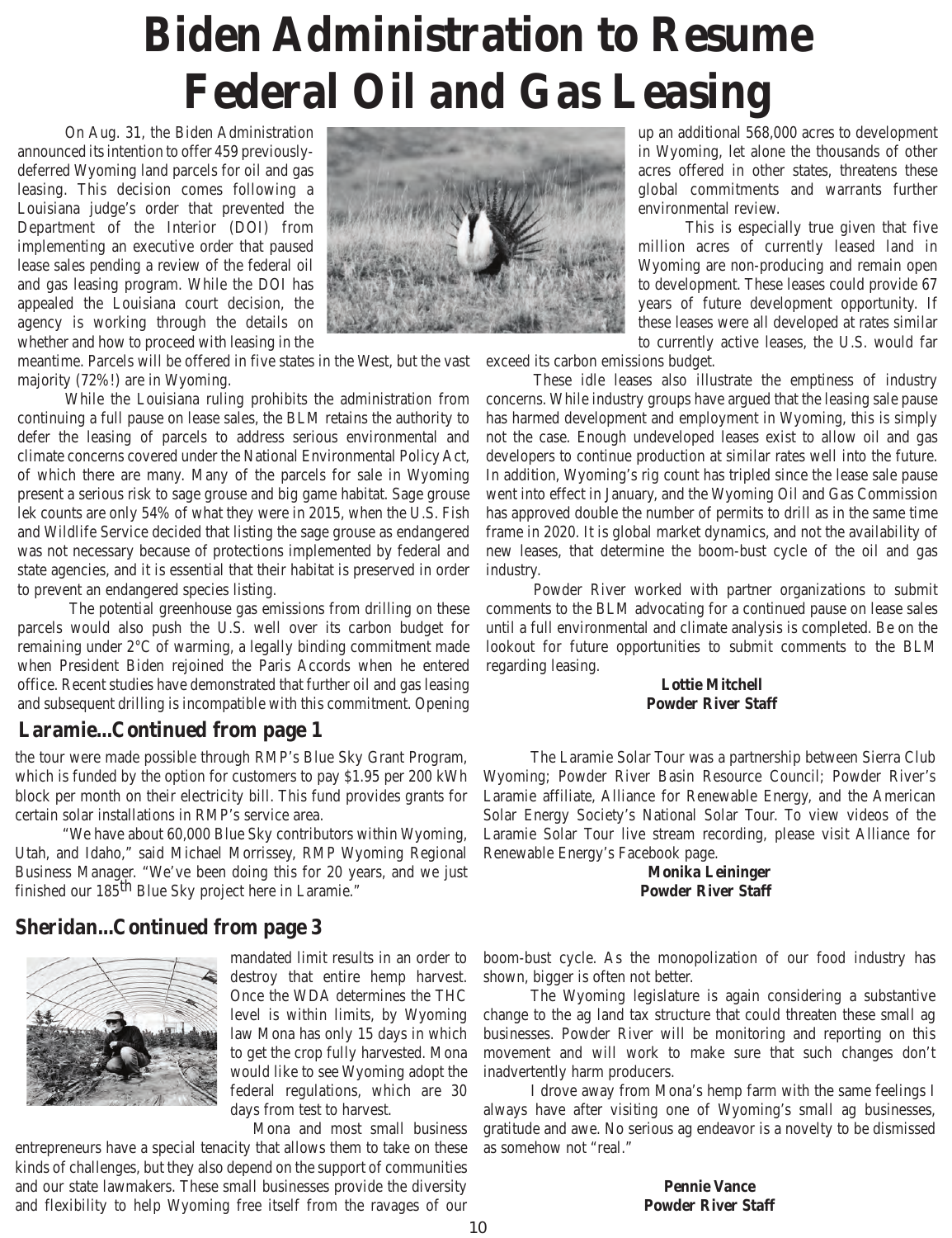## **Harvest Celebration Raffle Wrap-Up**

 Having to cancel our in-person Harvest Celebration for the second year in a row for COVID safety was a big disappointment to members and staff. However, the Harvest Raffle was still a go, and Powder River members and staff stepped up to make it a success. Cathy and Mark Wallace were the winners of the handmade quilt donated by Mary Barbula; Dick Warren won the bison meat package donated by Christy Gerrits; and Don and Kathy Spellman won the bountiful food basket donated by the food vendors at the Landon's Farmers Market.

 A big thanks to all of our donors with special recognition to all of the Farmers' Market vendors who year after year fill the large basket to the brim with homemade jams, breads, spices, meat, cookies and an abundance of fresh produce. Please thank them the next time you're at the market.





### **Thank You to All of the Landon's Farmers Market Vendors Who Donated to Our Harvest Celebration Raffle!**

Lower Piney Heirloom Vegetable Gardens, Rachel & Luke Bourgault Western Variety Farm, Brian Berglund Triple R Farm, Riley Rankin One Hot Mess Salsa, Beckie Nedved Wild Hollow Artisan Baking, Rhonda Duncan Grass King Cattle Company, Jim & Karen Zezas Pepper King, Ryan Williams Lupine Lane Food & Flowers, Janelle Gray, Phil Gilmore, & Maya Gilmore Sunflower Bakery, Jolly Rogers Murphy Gulch Ranch, Pam Belus and Bernard Holz Papa Joe's Produce, Joe Wesnitzer, Adam & Amanda Bunker, Carol Sims Box Cross Road Farms, Tom Varcalli Annie's Farm, Annie Addlesperger Brooke Holstead Tonya Hanson Ladybug's Bakery